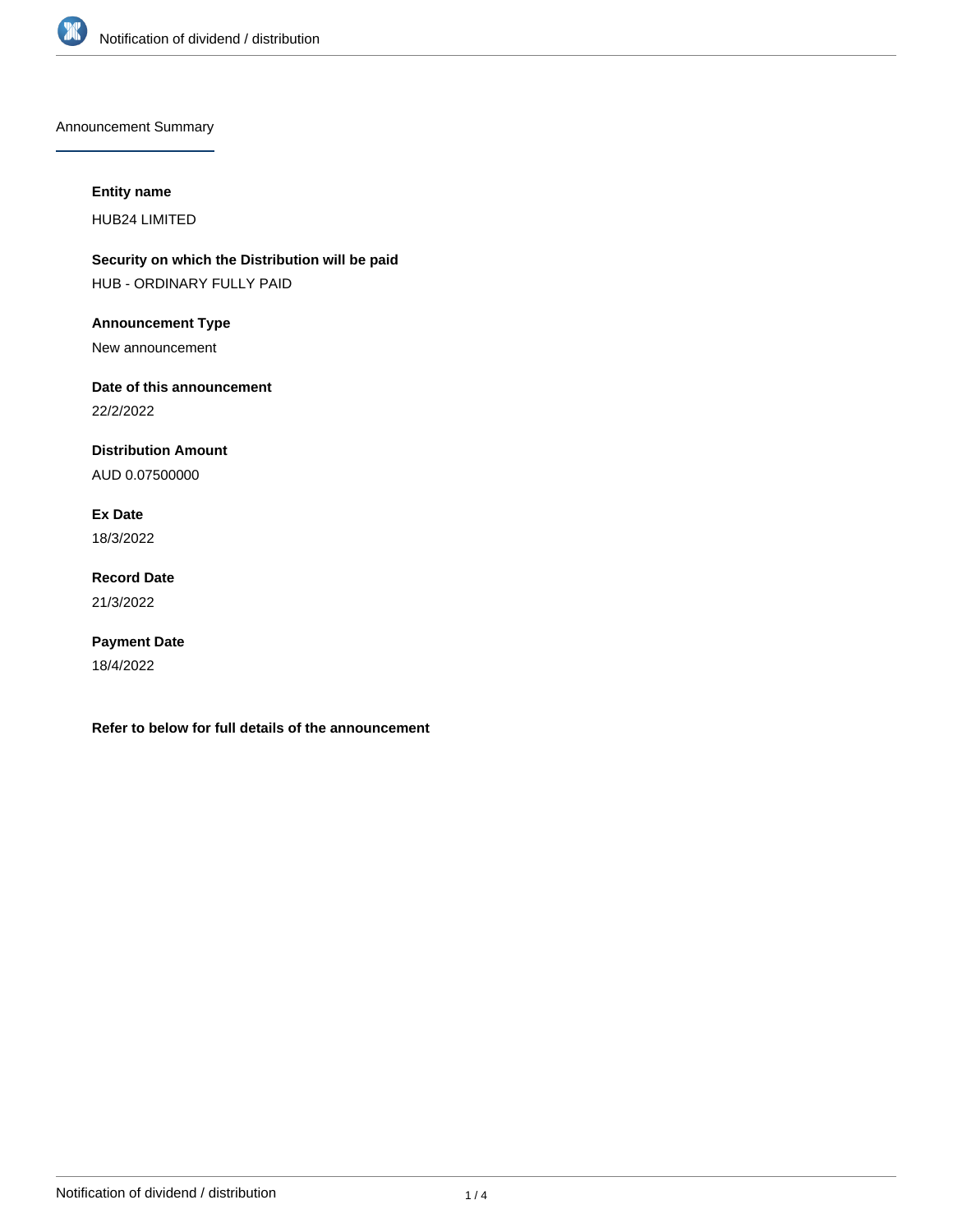

Announcement Details

Part 1 - Entity and announcement details

**1.1 Name of +Entity**

HUB24 LIMITED

**1.2 Registered Number Type** ABN

**Registration Number**

87124891685

**1.3 ASX issuer code HUB** 

**1.4 The announcement is** New announcement

**1.5 Date of this announcement** 22/2/2022

**1.6 ASX +Security Code** HUB

**ASX +Security Description** ORDINARY FULLY PAID

Part 2A - All dividends/distributions basic details

**2A.1 Type of dividend/distribution C** Ordinary

**2A.2 The Dividend/distribution:**

relates to a period of six months

**2A.3 The dividend/distribution relates to the financial reporting or payment period ending ended/ending (date)** 31/12/2021

**2A.4 +Record Date**

21/3/2022

**2A.5 Ex Date** 18/3/2022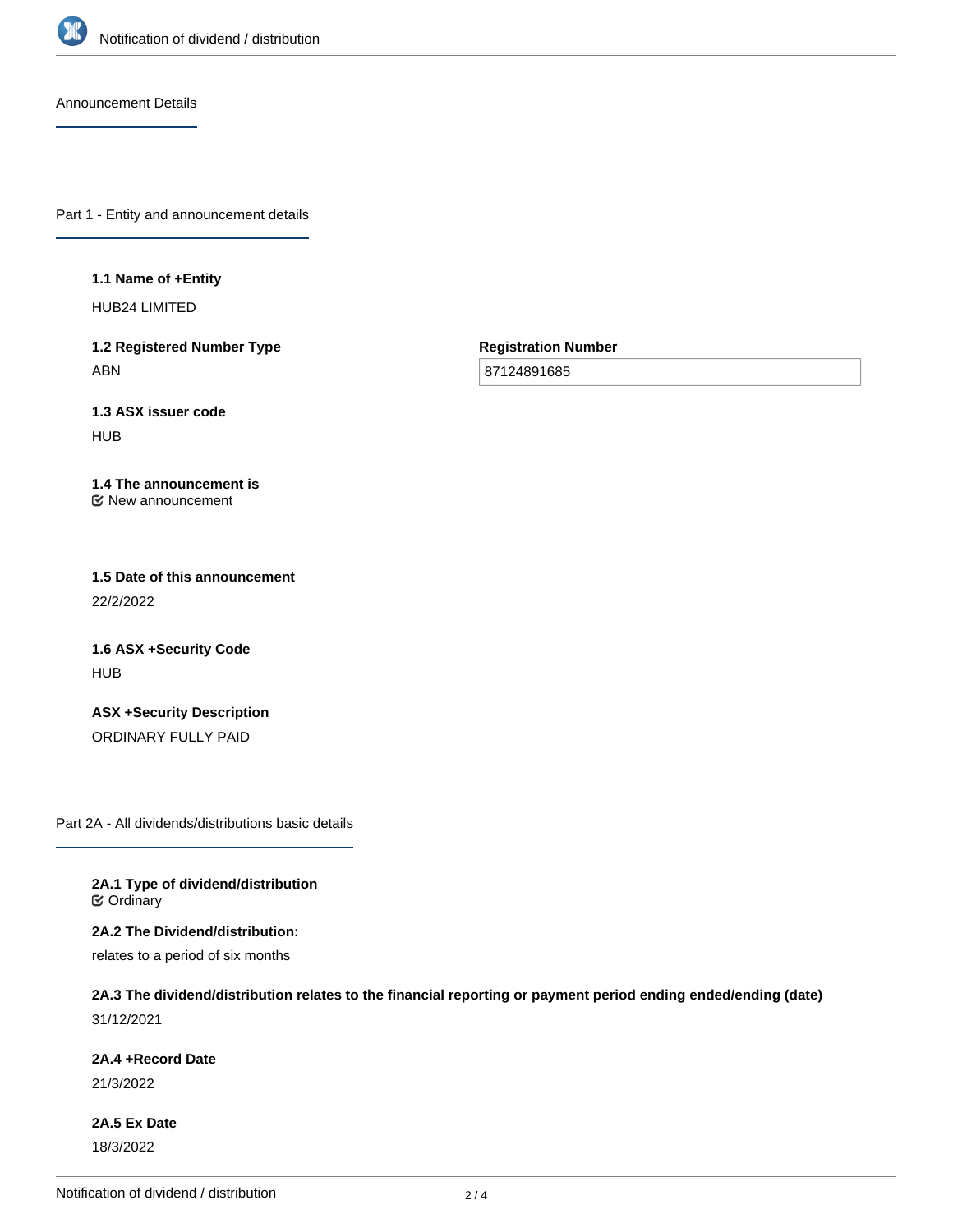## **2A.6 Payment Date**

18/4/2022

**2A.7 Are any of the below approvals required for the dividend/distribution before business day 0 of the timetable?**

- **•** Security holder approval
- **Court approval**
- **Lodgement of court order with +ASIC**
- **ACCC approval**
- **FIRB approval**
- **Another approval/condition external to the entity required before business day 0 of the timetable for the dividend/distribution.**

No

**2A.8 Currency in which the dividend/distribution is made ("primary currency")**

AUD - Australian Dollar

**2A.9 Total dividend/distribution payment amount per +security (in primary currency) for all dividends/distributions notified in this form**

AUD 0.07500000

**2A.10 Does the entity have arrangements relating to the currency in which the dividend/distribution is paid to securityholders that it wishes to disclose to the market?** No

**2A.11 Does the entity have a securities plan for dividends/distributions on this +security?** We do not have a securities plan for dividends/distributions on this security

**2A.12 Does the +entity have tax component information apart from franking?** No

Part 3A - Ordinary dividend/distribution

| 3A.1 Is the ordinary dividend/distribution estimated at     | 3A.1a Ordinary dividend/distribution estimated amount      |
|-------------------------------------------------------------|------------------------------------------------------------|
| this time?                                                  | per +security                                              |
| <b>≝</b> No                                                 | AUD                                                        |
| 3A.1b Ordinary Dividend/distribution amount per<br>security |                                                            |
| AUD 0.07500000                                              |                                                            |
| 3A.2 Is the ordinary dividend/distribution franked?         | 3A.2a Is the ordinary dividend/distribution fully franked? |
| $\alpha$ Yes                                                | $\alpha$ Yes                                               |